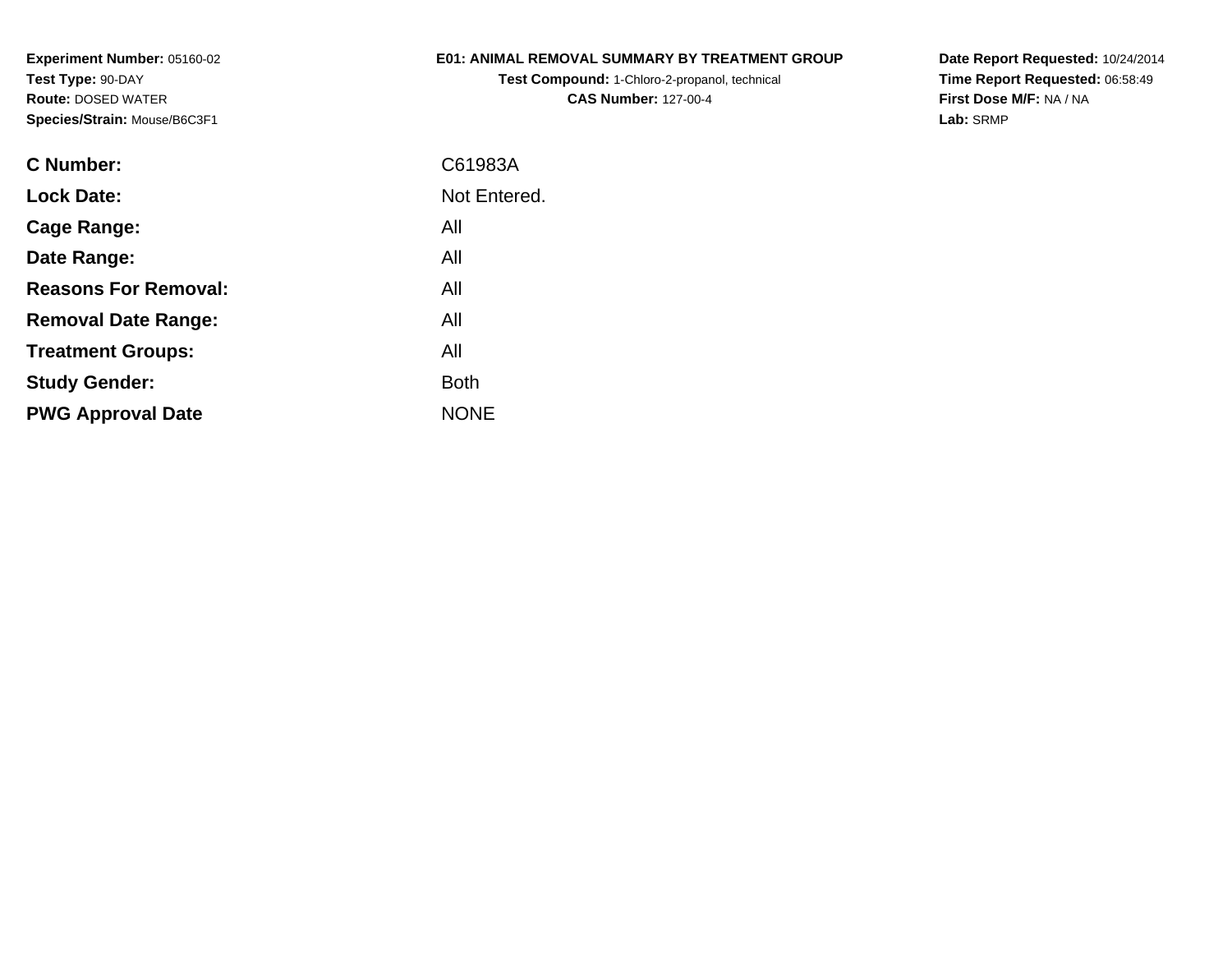# **E01: ANIMAL REMOVAL SUMMARY BY TREATMENT GROUP**

**Test Compound:** 1-Chloro-2-propanol, technical **CAS Number:** 127-00-4

**Date Report Requested:** 10/24/2014**Time Report Requested:** 06:58:49**First Dose M/F:** NA / NA**Lab:** SRMP

| <b>TREATMENT</b>    | <b>Moribund</b><br><b>Sacrifice</b> | <b>Terminal</b><br><b>Sacrifice</b> |
|---------------------|-------------------------------------|-------------------------------------|
| <b>VEHICLE MALE</b> | 0                                   | 10                                  |
| 33 PPM MALE         | 0                                   | 10                                  |
| 100 PPM MALE        | 0                                   | 10                                  |
| 330 PPM MALE        |                                     | 9                                   |
| 1000 PPMMALE        | 0                                   | 10                                  |
| 3300 PPMMALE        | 0                                   | 10                                  |
| <b>TOTAL</b>        |                                     | 59                                  |

**Experiment Number:** 05160-02**Test Type:** 90-DAY **Route:** DOSED WATER**Species/Strain:** Mouse/B6C3F1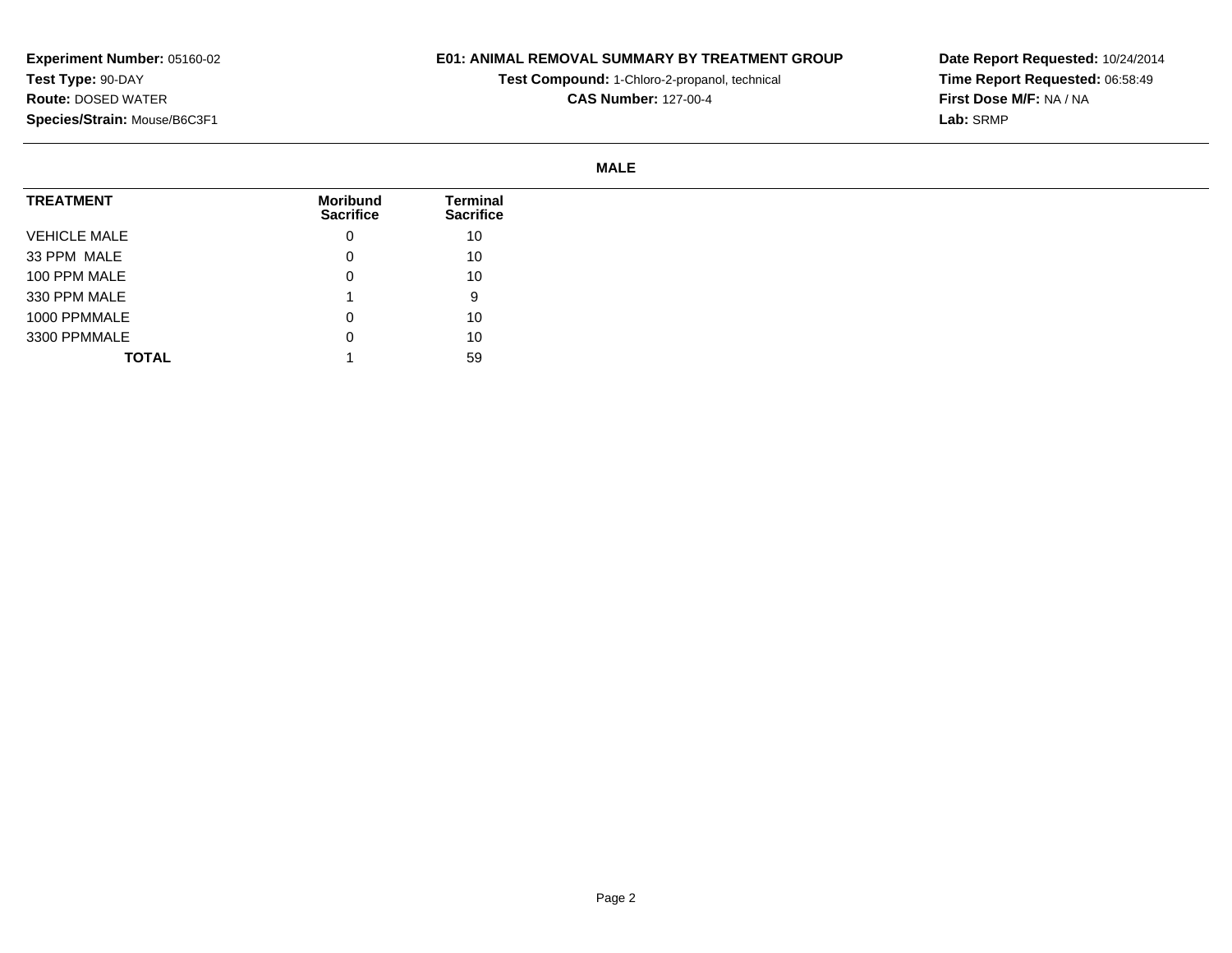# **E01: ANIMAL REMOVAL SUMMARY BY TREATMENT GROUP**

**Test Compound:** 1-Chloro-2-propanol, technical **CAS Number:** 127-00-4

\*\*\*END OF MALE DATA\*\*\*

**Date Report Requested:** 10/24/2014**Time Report Requested:** 06:58:49**First Dose M/F:** NA / NA**Lab:** SRMP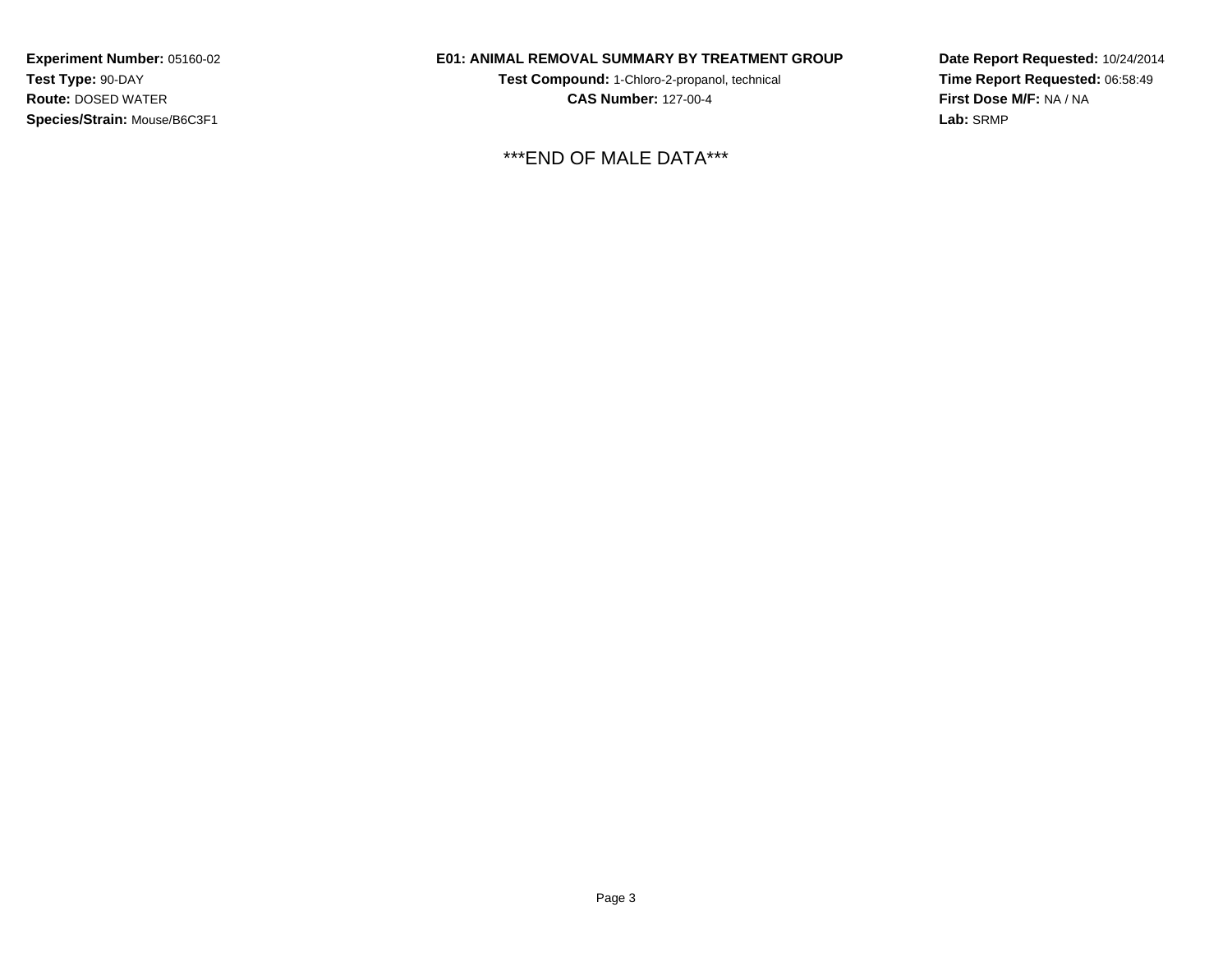# **E01: ANIMAL REMOVAL SUMMARY BY TREATMENT GROUP**

**Test Compound:** 1-Chloro-2-propanol, technical **CAS Number:** 127-00-4

**Date Report Requested:** 10/24/2014**Time Report Requested:** 06:58:49**First Dose M/F:** NA / NA**Lab:** SRMP

#### **FEMALE**

| <b>TREATMENT</b>      | Moribund<br><b>Sacrifice</b> | <b>Terminal</b><br><b>Sacrifice</b> |
|-----------------------|------------------------------|-------------------------------------|
| <b>VEHICLE FEMALE</b> | 0                            | 10                                  |
| 33 PPM FEMALE         | 0                            | 10                                  |
| 100 PPM FEMALE        | 0                            | 10                                  |
| 330 PPM FEMALE        | 0                            | 10                                  |
| 1000 PPMFEMALE        | 0                            | 10                                  |
| 3300 PPMFEMALE        | 0                            | 10                                  |
| <b>TOTAL</b>          |                              | 60                                  |